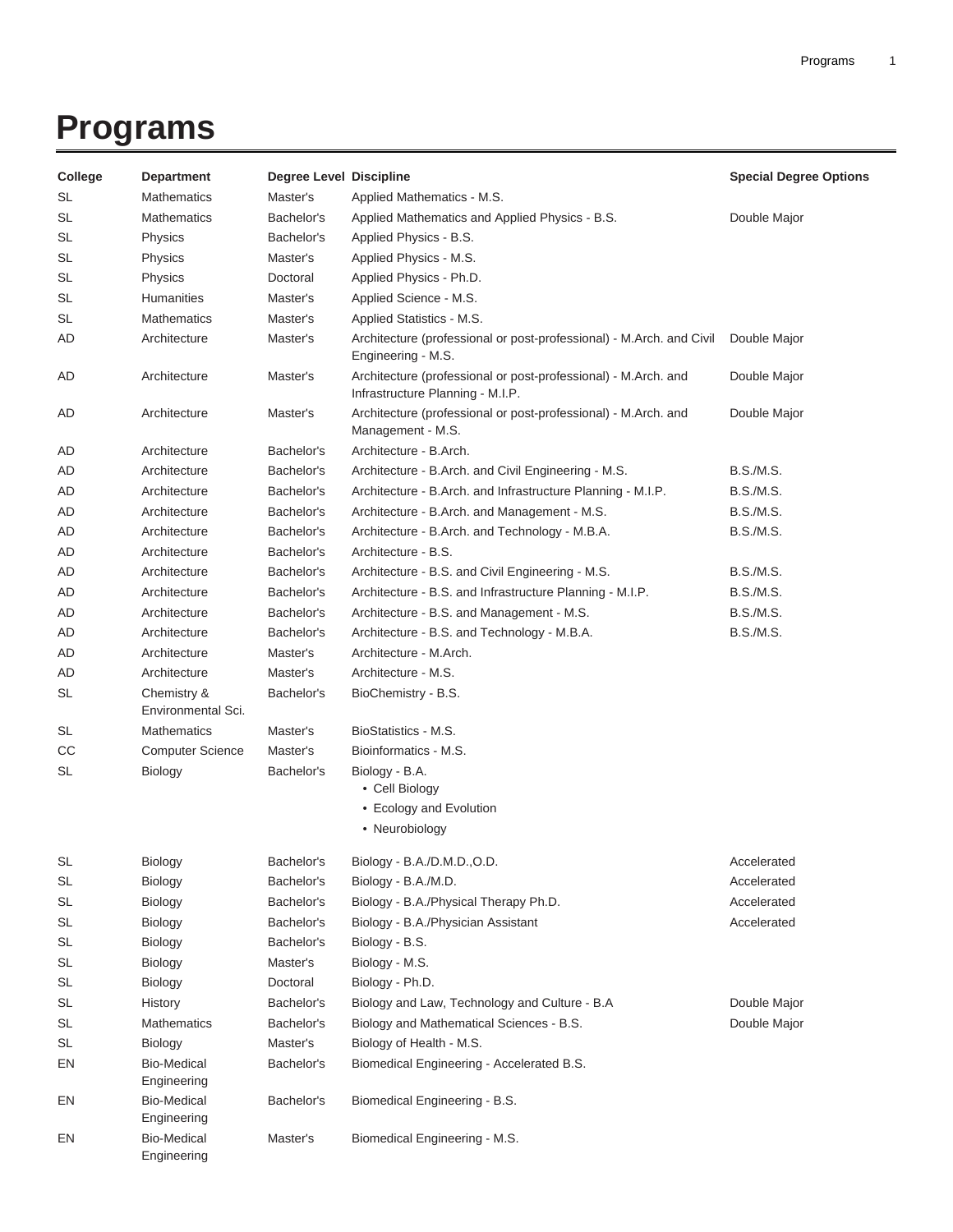| College   | <b>Department</b>                         | <b>Degree Level Discipline</b> |                                                                                     | <b>Special Degree Options</b> |
|-----------|-------------------------------------------|--------------------------------|-------------------------------------------------------------------------------------|-------------------------------|
| EN        | <b>Bio-Medical</b><br>Engineering         | Doctoral                       | Biomedical Engineering - Ph.D.                                                      |                               |
| CС        | Informatics                               | Bachelor's                     | Business & Information Systems - B.S.                                               |                               |
| CС        | Informatics                               | Master's                       | Business & Information Systems - M.S.                                               |                               |
| SΜ        | Management                                | Bachelor's                     | Business - B.S.<br>• Accounting<br>• Finance                                        |                               |
|           |                                           |                                | • Innovation and Entrepeneurship<br>• Management Information Systems<br>• Marketing |                               |
| <b>SM</b> | Management                                | Doctoral                       | Business Data Science - Ph.D.                                                       |                               |
| EN        | Chemical and<br><b>Materials Engr</b>     | Bachelor's                     | Chemical Engineering - B.S.                                                         |                               |
| EN        | Chemical and<br><b>Materials Engr</b>     | Master's                       | Chemical Engineering - M.S.                                                         |                               |
| EN        | Chemical and<br><b>Materials Engr</b>     | Doctoral                       | Chemical Engineering - Ph.D.                                                        |                               |
| SL        | History                                   | Bachelor's                     | Chemistry & Law, Technology and Culture - B.S.                                      | Double Major                  |
| SL        | Chemistry &<br>Environmental Sci.         | Bachelor's                     | Chemistry - B.S.                                                                    |                               |
| <b>SL</b> | Chemistry &<br>Environmental Sci.         | Master's                       | Chemistry - M.S.                                                                    |                               |
| SL        | Chemistry &<br>Environmental Sci.         | Doctoral                       | Chemistry - Ph.D.                                                                   |                               |
| EN        | Civil & Environmental Bachelor's<br>Engr  |                                | Civil Engineering - B.S.                                                            |                               |
| EN        | Civil & Environmental Master's<br>Engr    |                                | Civil Engineering - M.S.                                                            |                               |
| EN        | Civil & Environmental Doctoral<br>Engr    |                                | Civil Engineering - Ph.D.                                                           |                               |
| SL        | Humanities                                | Bachelor's                     | Communication and Media - B.A.                                                      |                               |
| SL        | <b>Humanities</b>                         | Bachelor's                     | Communication and Media - B.S.                                                      |                               |
| EN        | Electrical & Computer Bachelor's<br>Engr. |                                | Computer Engineering - B.S.                                                         |                               |
| EN        | Electrical & Computer Master's<br>Engr.   |                                | Computer Engineering - M.S.                                                         |                               |
| EN        | Electrical & Computer Doctoral<br>Engr.   |                                | Computer Engineering - Ph.D.                                                        |                               |
| CC        | <b>Computer Science</b>                   | Bachelor's                     | Computer Science - B.A.                                                             |                               |
| CC        | <b>Computer Science</b>                   | Bachelor's                     | Computer Science - B.S.                                                             |                               |
| CС        | <b>Computer Science</b>                   | Master's                       | Computer Science - M.S.                                                             |                               |
| CC        | <b>Computer Science</b>                   | Doctoral                       | Computer Science - Ph.D.                                                            |                               |
| CC        | <b>Computer Science</b>                   | Bachelor's                     | Computer Science and Applied Physics - B.S.                                         | Double Major                  |
| CС        | <b>Computer Science</b>                   | Bachelor's                     | Computer Science and Mathematical Sciences, Applied<br>Mathematics - B.S.           | Double Major                  |
| CС        | <b>Computer Science</b>                   | Bachelor's                     | Computer Science and Mathematical Sciences, Computational<br>Mathematics - B.S.     | Double Major                  |
| CС        | <b>Computer Science</b>                   | Bachelor's                     | Computing and Business - B.S.                                                       |                               |
| CС        | <b>Computer Science</b>                   | Master's                       | Computing and Business - M.S.                                                       |                               |
| EN        | SAET-Built Env,<br>Division               | Bachelor's                     | Concrete Industry Management - B.S.                                                 |                               |
| EN        | Civil & Environmental Master's<br>Engr    |                                | Critical Infrastructure Systems - M.S.                                              |                               |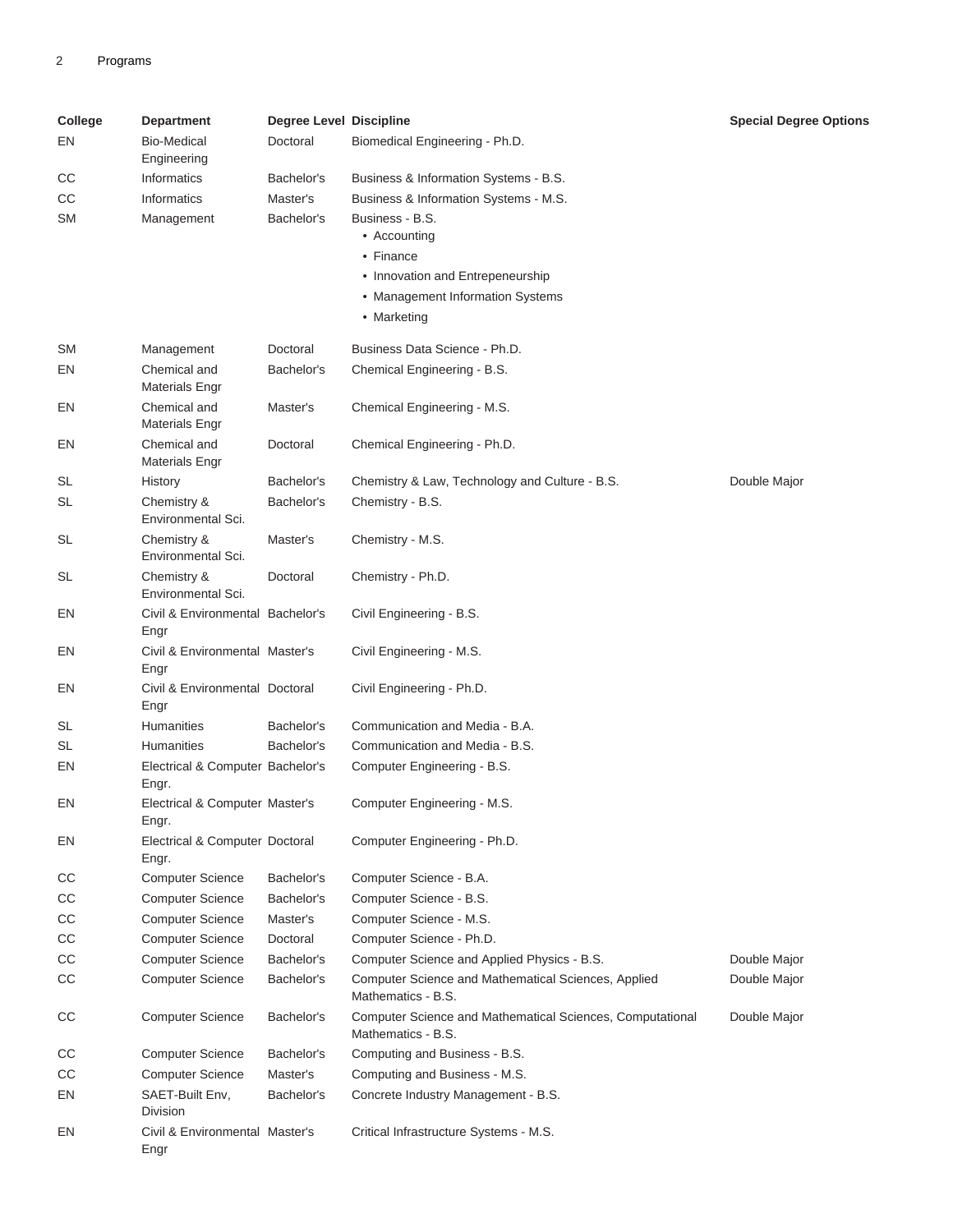| College   | <b>Department</b>                         | <b>Degree Level Discipline</b> |                                                                                  | <b>Special Degree Options</b> |
|-----------|-------------------------------------------|--------------------------------|----------------------------------------------------------------------------------|-------------------------------|
| CC        | <b>Computer Science</b>                   | Master's                       | Cyber Security and Privacy - M.S.                                                |                               |
| <b>SL</b> | <b>Humanities</b>                         | Bachelor's                     | Cyberpsychology - B.S.                                                           |                               |
| CС        | Data Science                              | Bachelor's                     | Data Science - B.S.                                                              |                               |
| СC        | <b>Computer Science</b>                   | Master's                       | Data Science - Computational Track M.S.                                          |                               |
| <b>SL</b> | <b>Mathematics</b>                        | Master's                       | Data Science - Statistics Track M.S.                                             |                               |
| AD        | School of Art &<br>Design                 | Bachelor's                     | Digital Design - B.A.                                                            |                               |
| AD        | Architecture                              | Master's                       | Digital Design - M.S.                                                            |                               |
| EN        | Electrical & Computer Bachelor's<br>Engr. |                                | Electrical Engineering - B.S.                                                    |                               |
| EN        | Electrical & Computer Master's<br>Engr.   |                                | Electrical Engineering - M.S.                                                    |                               |
| EN        | Electrical & Computer Doctoral<br>Engr.   |                                | Electrical Engineering - Ph.D.                                                   |                               |
| EN        | Mechanical &<br><b>Industrial Engr</b>    | Master's                       | Engineering Management - M.S.                                                    |                               |
| EN        |                                           | Master's                       | Engineering Science - M.S.                                                       |                               |
| EN        | SAET-Elec. & Mech.<br>Division            | Bachelor's                     | Engineering Technology, Computer Technology - B.S.                               |                               |
| EN        | SAET-Built Env.<br>Division               | Bachelor's                     | Engineering Technology, Construction Engineering Technology -<br>B.S.            |                               |
| EN        | SAET-Built Env,<br>Division               | Bachelor's                     | Engineering Technology, Construction Management Technology -<br>B.S.             |                               |
| EN        | SAET-Elec. & Mech.<br>Division            | Bachelor's                     | Engineering Technology, Electrical and Computer Engineering<br>Technology - B.S. |                               |
| EN        | SAET-Elec. & Mech.<br>Division            | Bachelor's                     | Engineering Technology, Manufacturing Engineering Technology -<br>B.S.           |                               |
| EN        | SAET-Elec. & Mech.<br>Division            | Bachelor's                     | Engineering Technology, Mechanical Engineering Technology -<br>B.S.              |                               |
| EN        | SAET-Elec. & Mech. Bachelor's<br>Division |                                | Engineering Technology, Medical Informatics Technology - B.S.                    |                               |
| EN        | SAET-Built Env,<br>Division               | Bachelor's                     | Engineering Technology, Surveying Engineering Technology - B.S.                  |                               |
| EN        | SAET-Eng. Edu<br>Division                 | Bachelor's                     | Engineering Technology, Technology Education - B.S.                              |                               |
| EN        | Civil & Environmental Master's<br>Engr    |                                | Environmental Engineering - M.S.                                                 |                               |
| EN        | Civil & Environmental Doctoral<br>Engr    |                                | Environmental Engineering - Ph.D.                                                |                               |
| <b>SL</b> | Chemistry &<br>Environmental Sci.         | Bachelor's                     | Environmental Science - B.S.                                                     |                               |
| <b>SL</b> | Chemistry &<br>Environmental Sci.         | Master's                       | Environmental Science - M.S.                                                     |                               |
| <b>SL</b> | Chemistry &<br>Environmental Sci.         | Doctoral                       | Environmental Science - Ph.D.                                                    |                               |
| <b>SM</b> | Management                                | Bachelor's                     | Financial Technology - B.S.                                                      |                               |
| <b>SL</b> | Chemistry &<br>Environmental Sci.         | Bachelor's                     | Forensic Science - B.S.                                                          |                               |
| EN        | *Office of the Dean<br>(NCE)              | Bachelor's                     | General Engineering - B.S.                                                       |                               |
| EN        | Mechanical &<br><b>Industrial Engr</b>    | Master's                       | Healthcare Systems Management - M.S.                                             |                               |
| SL        | History                                   | Bachelor's                     | History - B.A.                                                                   |                               |
| SL        | History                                   | Bachelor's                     | History - B.A./D.P.T.                                                            | Accelerated                   |
| <b>SL</b> | History                                   | Bachelor's                     | History - B.A./J.D.                                                              | Accelerated                   |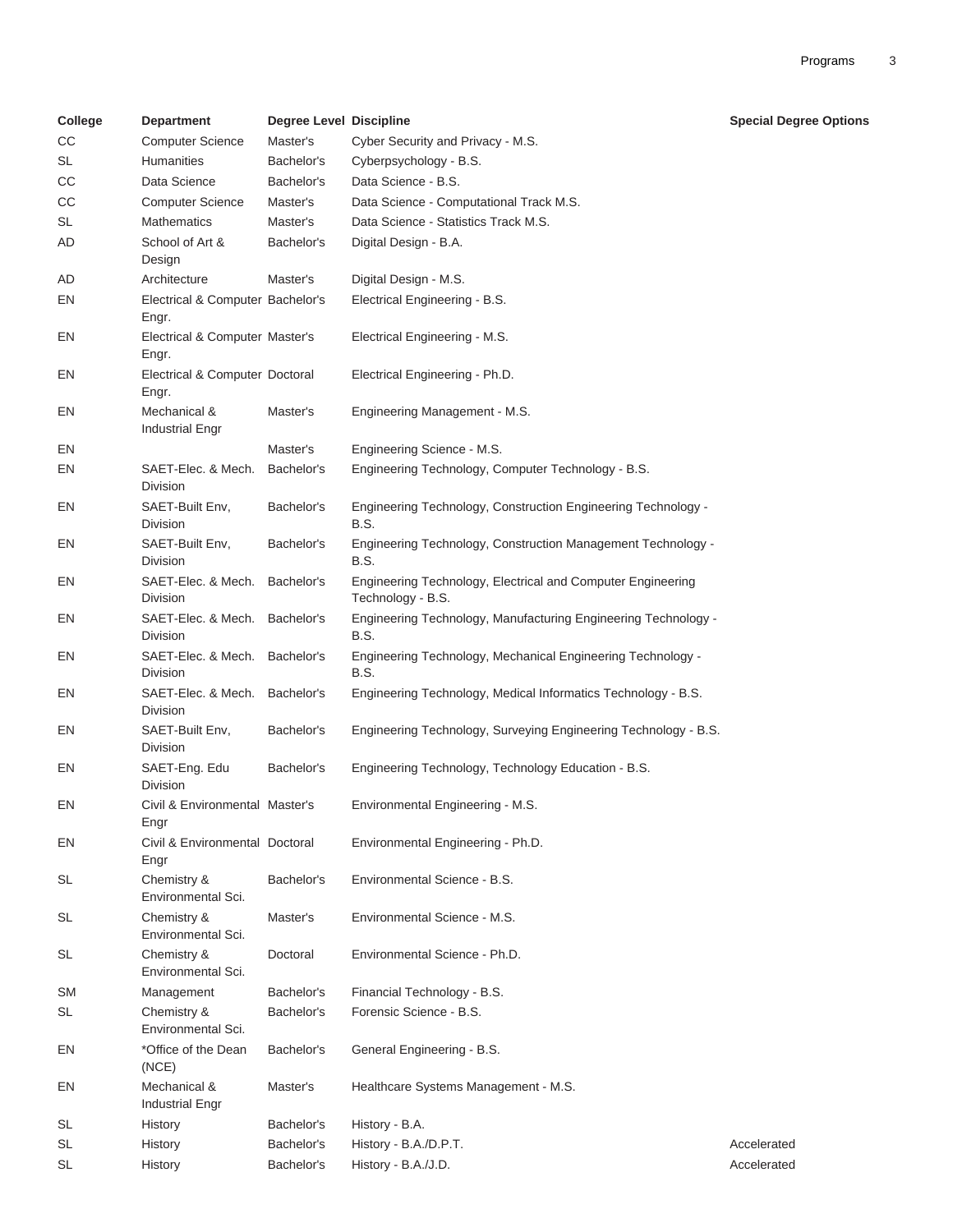## 4 Programs

| College   | <b>Department</b>                       | <b>Degree Level Discipline</b> |                                                                       | <b>Special Degree Options</b> |
|-----------|-----------------------------------------|--------------------------------|-----------------------------------------------------------------------|-------------------------------|
| SL        | History                                 | Bachelor's                     | History - B.A./M.D., D.M.D., D.D.S., O.D.                             | Accelerated                   |
| SL        | History                                 | Master's                       | History - M.S.                                                        |                               |
| CC        | Informatics                             | Bachelor's                     | Human-Computer Interaction - B.S.                                     |                               |
| AD        | School of Art &<br>Design               | Bachelor's                     | Industrial Design - B.S.                                              |                               |
| EN        | Mechanical &<br><b>Industrial Engr</b>  | Bachelor's                     | Industrial Engineering - B.S.                                         |                               |
| EN        | Mechanical &<br><b>Industrial Engr</b>  | Master's                       | Industrial Engineering - M.S.                                         |                               |
| EN        | Mechanical &<br><b>Industrial Engr</b>  | Doctoral                       | Industrial Engineering - Ph.D.                                        |                               |
| CС        | <b>Informatics</b>                      | Bachelor's                     | Information Systems - B.A.                                            |                               |
| CС        | <b>Informatics</b>                      | Master's                       | Information Systems - M.S.                                            |                               |
| CC        | <b>Informatics</b>                      | Doctoral                       | Information Systems - Ph.D.                                           |                               |
| CC        | Informatics                             | Bachelor's                     | Information Technology - Accelerated B.S. and J.D.                    | Accelerated                   |
| CC        | Informatics                             | Bachelor's                     | Information Technology - B.S.                                         |                               |
| CC        | <b>Informatics</b>                      | Master's                       | Information Technology and Administration Security - M.S.             |                               |
| AD        | School of Art &<br>Design               | Bachelor's                     | Interior Design - B.A.                                                |                               |
| EN        | Electrical & Computer Master's<br>Engr. |                                | Internet Engineering - M.S.                                           |                               |
| SL        | History                                 | Bachelor's                     | Law, Technology and Culture - B.A.                                    |                               |
| SL        | History                                 | Bachelor's                     | Law, Technology and Culture - B.A./J.D                                | Accelerated                   |
| <b>SM</b> | Management                              | Master's                       | Management - M.S.                                                     |                               |
| SM        | Management                              | Master's                       | Management of Technology - M.B.A.                                     |                               |
| EN        | Mechanical &<br><b>Industrial Engr</b>  | Master's                       | Manufacturing Systems Engineering - M.S.                              |                               |
| AD        | Architecture                            | Master's                       | Master of Fine Arts in Digital Design - M.F.A                         |                               |
| EN        | Chemical and<br><b>Materials Engr</b>   | Bachelor's                     | Materials Engineering Program - B.S.                                  |                               |
| <b>SL</b> | Physics                                 | Master's                       | Materials Science and Engineering - M.S.                              |                               |
| EN        | Chemical and<br><b>Materials Engr</b>   | Master's                       | Materials Science and Engineering - M.S.                              |                               |
| <b>SL</b> | Physics                                 | Doctoral                       | Materials Science and Engineering - Ph.D.                             |                               |
| EN        | Chemical and<br><b>Materials Engr</b>   | Doctoral                       | Materials Science and Engineering - Ph.D.                             |                               |
| SL        | <b>Mathematics</b>                      | Bachelor's                     | Mathematical Sciences - B.S.<br>• Mathematical Biology                |                               |
|           |                                         |                                | • Mathematics of Finance and Actuarial Science                        |                               |
|           |                                         |                                | • Applied Mathematics                                                 |                               |
|           |                                         |                                | • Applied Statistics and Data Analysis<br>• Computational Mathematics |                               |
| SL        | <b>Mathematics</b>                      | Bachelor's                     | Mathematical Sciences - B.S./M.D.                                     | Accelerated                   |
| SL        | <b>Mathematics</b>                      | Bachelor's                     | Mathematical Sciences - B.S./M.D., D.M.D., D.D.S., O.D.               | Accelerated                   |
| SL        | <b>Mathematics</b>                      | Doctoral                       | Mathematical Sciences - Ph.D.                                         |                               |
| EN        | Mechanical &<br><b>Industrial Engr</b>  | Bachelor's                     | Mechanical Engineering - B.S.                                         |                               |
| EN        | Mechanical &<br><b>Industrial Engr</b>  | Master's                       | Mechanical Engineering - M.S.                                         |                               |
| EN        | Mechanical &<br><b>Industrial Engr</b>  | Doctoral                       | Mechanical Engineering - Ph.D.                                        |                               |
| EN        | Mechanical &<br><b>Industrial Engr</b>  | Master's                       | Occupational Safety and Health Engineering - M.S.                     |                               |